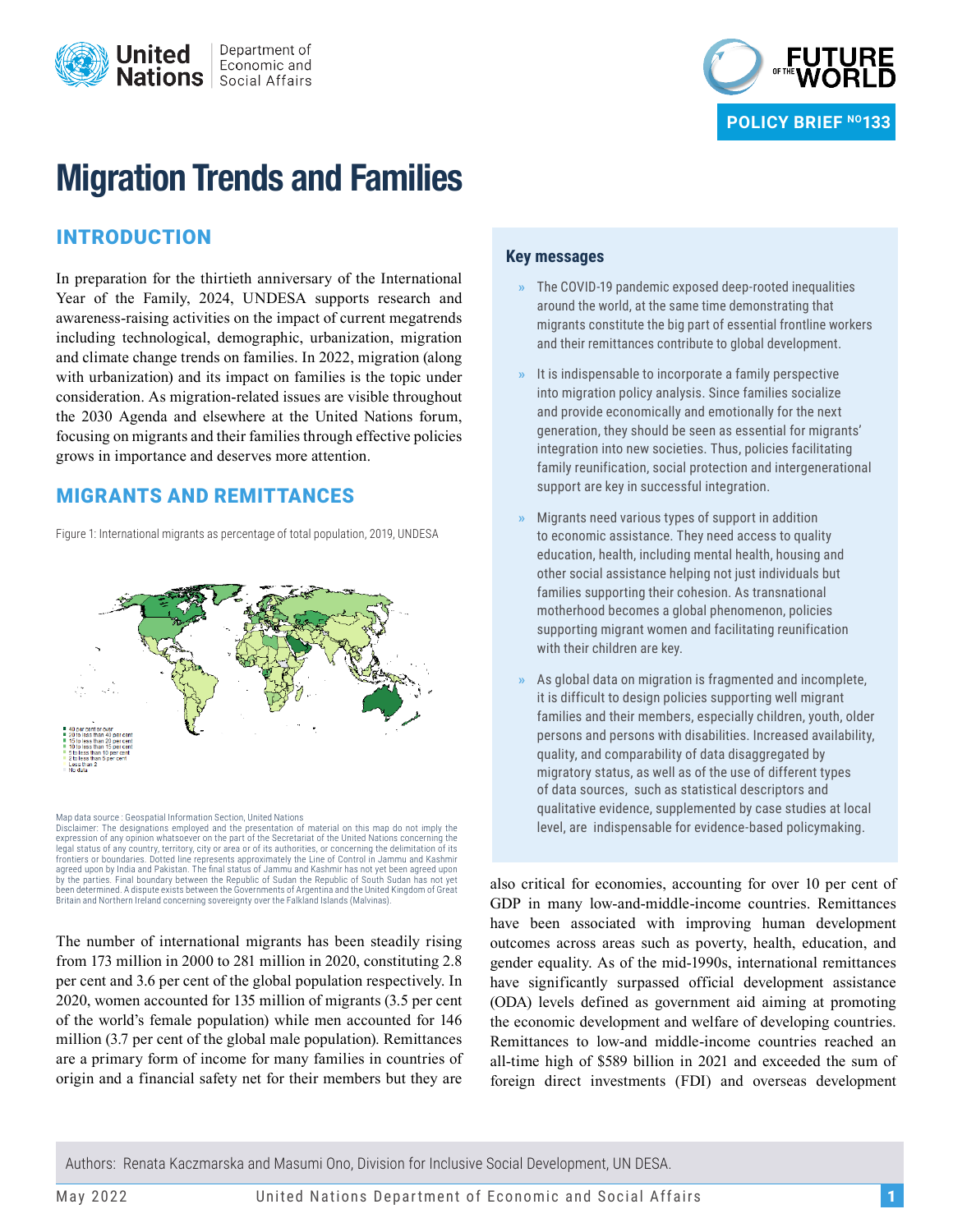assistance. Defying initial forecasts of the COVID-19 impacts, remittances registered just a 1.7 per cent drop in 2020 and are projected to increase by 7.3 per cent in 2021.<sup>1</sup>

#### MIGRATION, INEQUALITY AND THE 2030 AGENDA

Figure 2: https://www.migrationdataportal.org/themes/family-migration

# **MIGRATION DRIVERS**

Why do people migrate?

Migration research has shown that people are "driven" by multiple factors that facilitate, enable, constrain, and trigger migration processes in complex ways.



Migration, linked to globalization, illustrates economic disparities between different regions as well as rising inequalities between societies, with migrants relocating in search of better economic opportunities. Thus, in the 2030 Agenda, migration features under SDG10 (reduced inequalities), target 10.7, stipulating facilitating orderly, safe, regular and responsible migration and mobility of people, including through the implementation of planned and well-managed migration policies. Other targets within different SDGs note labour migration, remittances and migration data issues. Such visibility of migration in the 2030 Agenda emphasizes the need for support of migrants through adequate policies and investment in data gathering. As global data on migration is fragmented, incomplete and rarely disaggregated by age, sex, and disability, it is difficult to design policies supporting well migrant families and their members, especially children, youth, older persons and persons with disabilities. Increased availability, quality, and comparability of data on migrants and migration, obtained from different data sources, including at local levels, would facilitate the design and implementation of effective migration policies. The Global Compact for Safe, Orderly and Regular Migration has recognized some of such policies noting the need to facilitate "access to procedures for family reunification for migrants at all skills levels through appropriate measures that promote the realization of the right to family life and the best interests of the child, including by reviewing and revising applicable requirements, such as on income, language proficiency, length of stay, work authorization, and access to social security and services."

As the COVID-19 pandemic exposed deep-rooted inequalities around the world, at the same time demonstrating that in some countries, migrants constitute the bulk of essential frontline workers<sup>2</sup> and their remittances contribute to global development, urgent action is needed to promote fair migration policies.

#### MIGRATION AND FAMILY LIFE

Migration is often driven by multiple factors, including sociocultural drivers such as family. Importantly, migration itself is mostly a family decision and even when the migration decision is taken unilaterally, most migrants have a sense of family obligation and contribute to their families left behind, mainly through remittances as noted above. Both internal (mostly rural to urban) and international migration impacts family life. Individual family members leave behind their families embedded in social networks and face challenges rebuilding or creating new social networks in host countries. Labour migration often puts strain on families and contributes to family breakdown. Intergenerational relations between parents, grandparents and children as well as spouses and siblings are often negatively impacted as well. For instance, a growing phenomenon of 'left behind children' when young adults migrate to urban areas and leave their children in care of grandparents is likely to lead to intergenerational disagreements over parenting styles and expectations.

Irregular migration poses great risks and dangers to unaccompanied minors, who are often abused and exploited during irregular migration journeys to work in another country or to reunify with parents who migrated. Most countries are set up to only deal with a very small number of cases and large inflows of unaccompanied minors need special facilities, guardians, and create enormous challenges for the educational system.<sup>3</sup>

**<sup>1</sup>** United Nations, Inter-agency Task Force on Financing for Development, Financing for Sustainable Development Report 2022. (New York: United Nations, 2022), available from: https://developmentfinance.un.org/fsdr2022

**<sup>2</sup>** For instance, 69 per cent of all immigrants in the United States labour force are essential workers. Data from Center for Migration Studies available at: https://cmsny.org/data-on-essential-workers-recent-publications-and-tables/

**<sup>3</sup>** Sherif Trask, Bahira (2022). Migration, Urbanization, and the Family Dimension (background paper prepared for the Department of Economic and Social Affairs of the Secretariat, Division for Inclusive Social Development, forthcoming)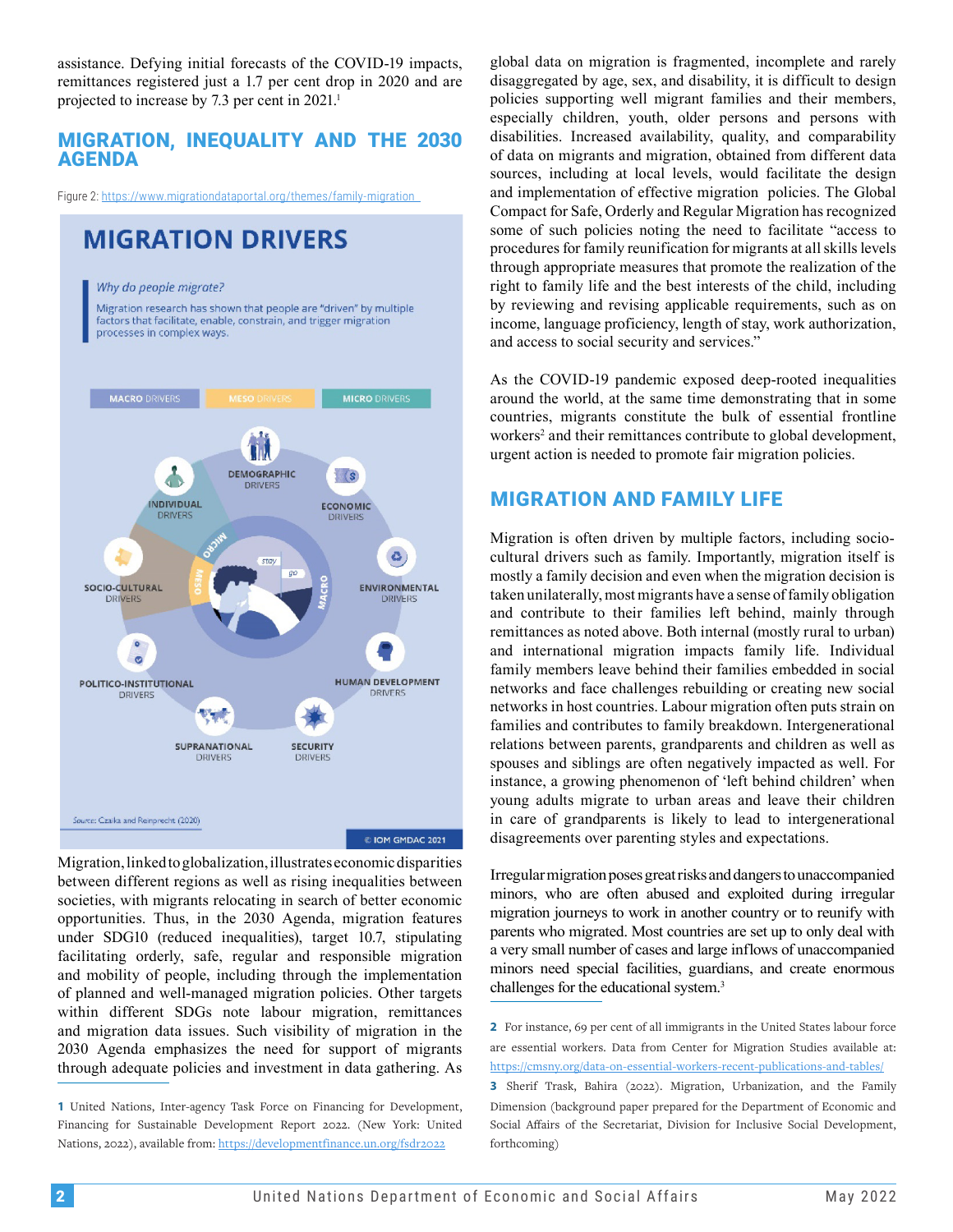Contemporary migration has been impacted by technological changes as well as geopolitical and environmental transformations. For instance, thanks to advancements in transportation and communication technologies, families can stay connected and multi-local families can maintain family relations. Countries, however, increasingly tend to restrict family reunification and prevent migrants from having family members visit or reside with them. Many countries tightened their borders and established restrictive laws to deter migrants from entering and obtaining legal status, with COVID-19 travel restrictions making family reunification even more difficult. Such policie have led to household fragmentation and put into sharper focus inequalities associated with international migration.

#### FAMILY MIGRATION AND TRANSNATIONAL FAMILIES

Figure 3: https://www.migrationdataportal.org/themes/family-migration



Notably, notwithstanding regional variations, family is the major driver of migration today. Family migration refers to family reunification, family formation, accompanying family members of workers as well as family adoption. Data on family migration is limited but available for OECD countries indicating that in 2018 around 1.9 million migrants moved to OECD countries for family reasons and family migration constitutes 41 per cent of total migration into OECD countries. Although family migration increased in most OECD countries from 2014 to 2018, in some countries, family migration diminished due to the shrinking of family reunification programmes with several countries imposing restrictions.4

Transnational families, whose members are physically separated between two or more nation-states but maintain close ties and relationships, are a growing phenomenon with the bulk of research focusing on transnational families in host countries (as opposed to those left behind) and transnational motherhood.

Historically, migration was seen as a male phenomenon resulting in the weakening of ties with family and community. Nowadays, however, with the expansion of jobs in manufacturing and service sectors, women account for 48 per cent of all international migrants. Transnational motherhood, characterized by motherchild separation is becoming more common with young mothers leaving their children with mostly female family members in search of economic opportunities lacking in their countries of origin. Whereas most migrant women obtain domestic service and care work legally, stricter immigration policies have led to more women taking on service sector jobs through illegal means which could lead to abuse and exploitation.

Transnational mothers take on the breadwinning role thus redefining gender roles and struggling to be perceived as good mothers and meet the social expectations ingrained in societies they leave behind. They tend to send remittances to other females in their families (rather than their husbands) to support their children's wellbeing and education. Such economic support replaces physical and emotional support with many left behind children struggling emotionally and psychologically. Such arrangements are referred to as global care chains linking migrants and families left behind through financial obligations and unpaid care work. Studies on transnational motherhood indicate that women find it difficult to justify and negotiate their parental roles at home and abroad. Little is known, however, about broader impacts of transnational motherhood on families left behind.<sup>5</sup> In this context, it should be emphasized that there is an urgent need for a more equal distribution of unpaid care work between men and women, so that fathers/male guardians take more equal share of the parental work.

**<sup>4</sup>** Migration Data Portal available at: https://www.migrationdataportal.org/ themes/family-migration

**<sup>5</sup>** Sherif Trask, (2022).